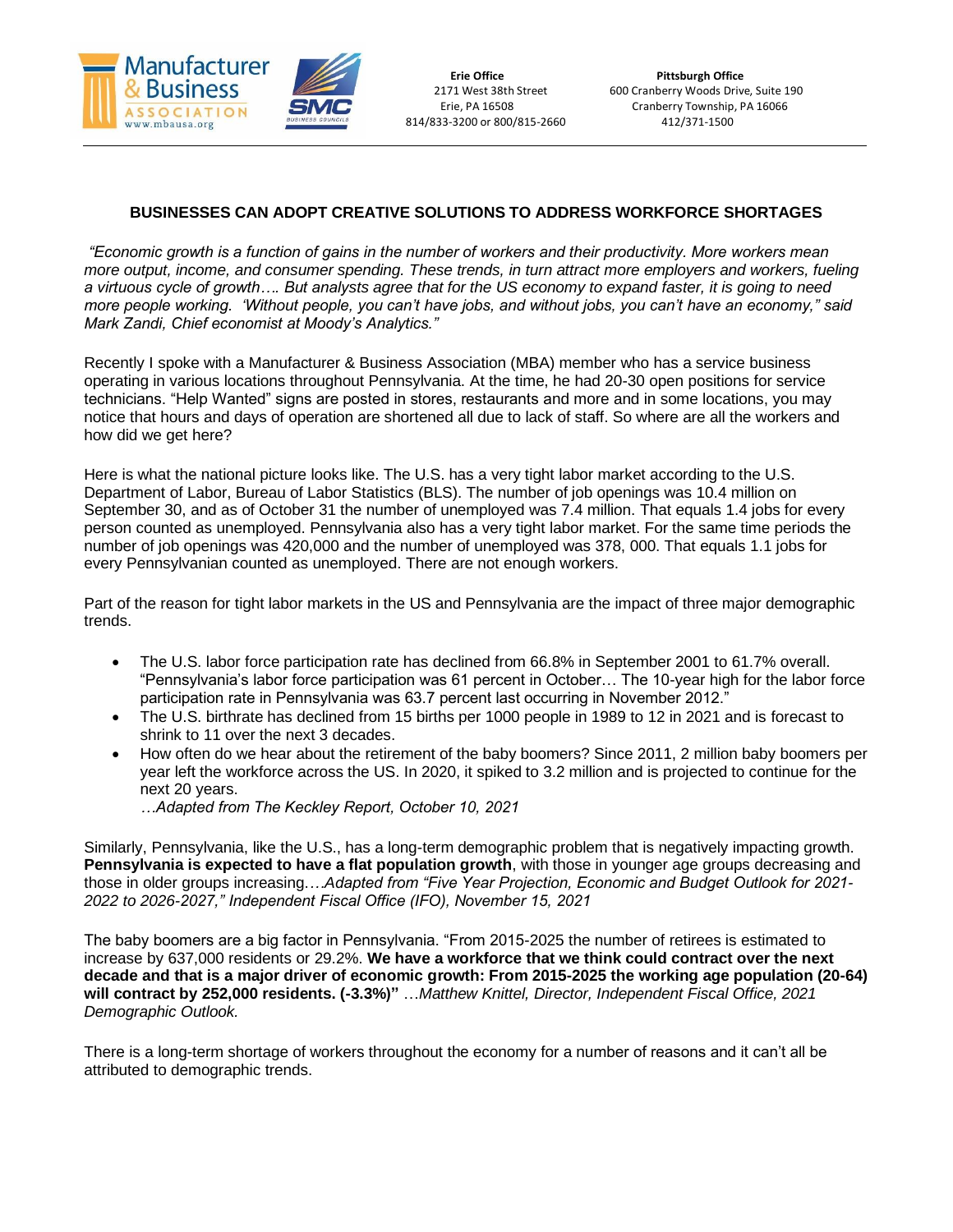The COVID-19 pandemic has side-lined many workers because they fear the virus. This is especially true for women who have dropped out of the workforce for several reasons: lack of adequate childcare, or they care for vulnerable family members, or they may be home-schooling.

- There are numerous incentives that encourage people not to work. Some have a savings cushion and may not need to work, and others have decided that one income is adequate.
- There is a long-standing, continued focus on college degrees at the expense of blue-collar work.

How is all of this impacting business? The big companies such as Walmart, Aldi, Amazon, CVS, Dollar General and Burger King are hiring thousands of workers and luring them with increased wages, richer benefits, signing bouses and increasing other non-wage compensation.

It is challenging for small and medium-sized businesses to compete for with larger companies for the same pool of workers. According to a recent National Federation of Independent Business report, 51% of small businesses said they couldn't fill job openings in September — a record number for the second consecutive month. This is also up one percentage point from August and above the historical average of 22% dating back to 1986, per the NFIB report.

While the state and the country have worker shortages, what about western Pennsylvania? Next to the high cost of health insurance for employees, the need for workers is one of the most common issues raised by Manufacturer & Business Association (MBA) members. When were they asked in MBA's January 2021 Government Affairs Survey "What issues could help your business in the short-term?" the top reply was "Access to a pool of qualified workers."

First-hand comments were gathered from other businesses. MBA and two other business organizations held a Business Issues Forum in September. The Forum created a venue where thirteen state lawmakers heard directly from businesses regarding their top issues. Business representatives from large gas and oil corporations, public utilities, to small software firms and manufacturers of cycling clothing responded to the question "What keeps you up at night?" Of five issues shared by all, the top issue was the inability to find workers and the lack of a prepared workforce. Some common statements:

- Senior employees are leaving the workforce and their institutional knowledge is lost forever.
- Young people prefer to work part-time rather than full-time.
- Many potential employees do not have the mind-set and are not ready to work and require training.
- Many potential employees cannot pass a drug test.
- Many employers believe there is no available pool of workers.

**LONG-TERM PROBLEM:** How can we fix this workforce shortage in Pennsylvania? Economics equals the number of people working and their productivity. Given the poor demographic outlook it is important to consider creative ways to build the workforce – we have to figure it out. For example, that can mean finding ways to make existing workers more productive, re-thinking credential requirements for hiring, and locating and training underutilized workers. To keep Pennsylvania competitive, public policy must focus on expanding the labor force and filling job openings. The Commonwealth can't achieve strong economic growth over the long-term without an expansion of the labor force.

The question of whether or not workers will eventually return - a significant economic risk - is unknown. Another unknown is the impact of the Build Back Better Act. It may expand or extend federal programs, a factor that may slow the growth of the workforce.

### *The bottom line is there are not enough people in the Pennsylvania workforce pipeline.*

**INNOVATIVE SOLUTION:** The tight job market has employers looking beyond their traditional labor pools. Many employers have increased efforts to hire people with criminal records, disabilities, or other nontraditional backgrounds. Former inmates can be a talent pool for smaller firms who are more severely impacted by a shortage of workers. They are an underutilized resource and can be trained and rehabilitated for a productive reentry into the community and the workforce.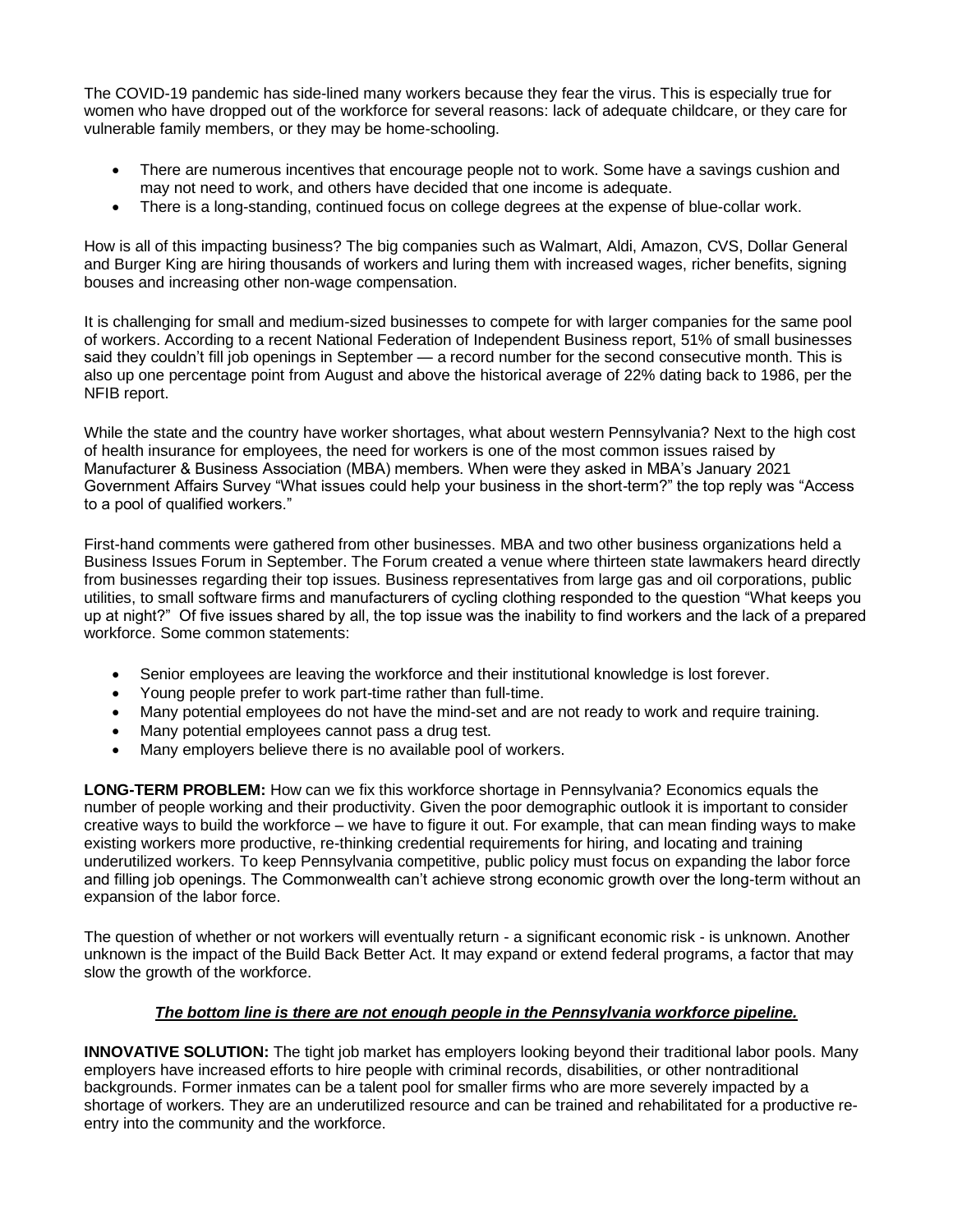- It is hard to believe but in Pennsylvania nearly one in three or three million people have a criminal record. Many have only minor convictions, while others have been arrested but never even convicted of a crime. *…. Why Clean Slate?<https://mycleanslatepa.com/>*
- And across the U.S. nearly one in three US adults or 70 million Americans have a criminal record. A criminal record poses a significant barrier to employment, even when the record includes only a misdemeanor arrest or conviction. *Nearly 70 million Americans have criminal records. We must give them a second chance," Craig Arnold and Jamie Dimon, CEO, JPMorgan Chase, CNN Business Perspectives, April 27, 2021.*

A number of large, prominent corporations have successfully hired and are committed to expanding opportunities to employment for people with criminal records and have formed the Second Chance Business Coalition. Some of the businesses include Best Buy, CVS, DICK'S Sporting Goods, Home Depot, Kroger, McDonald's, Microsoft, PepsiCo, Target, Verizon, Visa, Walgreens, and Walmart.

**PROBLEM:** Now is the time to create second chances in Pennsylvania. Where do we start to create a nontraditional pipeline of workers? While we do not have accurate figures for the pandemic years, it's important to understand that training for the incarcerated is not available in all facilities. There were roughly 46,000 inmates in 2018-2019 and as of December 2019, there were only 5,789 inmates in Pennsylvania prisons who had earned vocational certifications.

**SOLUTION:** We can start by focusing on education and job readiness. Corrections facilities should provide access to relevant training for the incarcerated while they are in facilities and make sure they are up to date with technology. Technology training should be available at all facilities. They can be trained in many facets of the computer which can lead to all types of jobs including Help Desk, IT support, programming etc.

**PROBLEM:** Although there is a shortage of skilled and willing workers, how do we incentivize employers who are reluctant to hire ex-offenders?Some may have tried unsuccessfully in the past and may not be willing to try again. Many will be uncertain and legitimately concerned about the "what ifs." Employers most strongly justify not hiring ex-offenders because they would be vulnerable to negligent hiring lawsuits, as most insurance companies do not cover people with criminal records for workplace misconduct.

### *Advice from an experienced MBA employer*

*"Successful hiring of any employees or contractors is all the same. Set your standard for hiring, have several people interview the prospects, do the background checks and references to make sure they meet your standard; then pick the best candidate. Have a supervisor/mentor and a probation period. Pay a living wage, offer benefits and you will have the same success in hiring ex-offenders as any employee.*

*I have over 100 contractors. Some are ex-offenders. The success is often better with ex-offenders as they really want to start a path to a good life for themselves and their family. Many are star performers. Some have had just minor issues from several years ago. I have found that ex-offenders are as good employees or contractors as the general population."*

**SOLUTION:** What would really alleviate the unease for employers' is a financial incentive and more important, liability protection for hiring an ex-offender. Providing narrow liability insurance to employers who hire individuals with criminal records will expand the workforce pool and provide such individuals with job training and stable, long-term employment.

*A Northwestern University 2017 study [https://papers.ssrn.com/sol3/papers.cfm?abstract\\_id=2851951](https://papers.ssrn.com/sol3/papers.cfm?abstract_id=2851951) finds that despite more difficulty obtaining legitimate employment—once hired, employees with criminal backgrounds are much less likely to quit their jobs, have longer job tenure, and no more likely to get fired or commit workplace misconduct than their non-ex-offender counterparts.*

Therefore, pursuing innovative reforms to offer liability coverage will diminish barriers to hiring ex-cons benefiting both community employment and public safety. Such liability protection, which could be implemented through legislation or a trial study/grant, will require clear definitions and parameters, including: